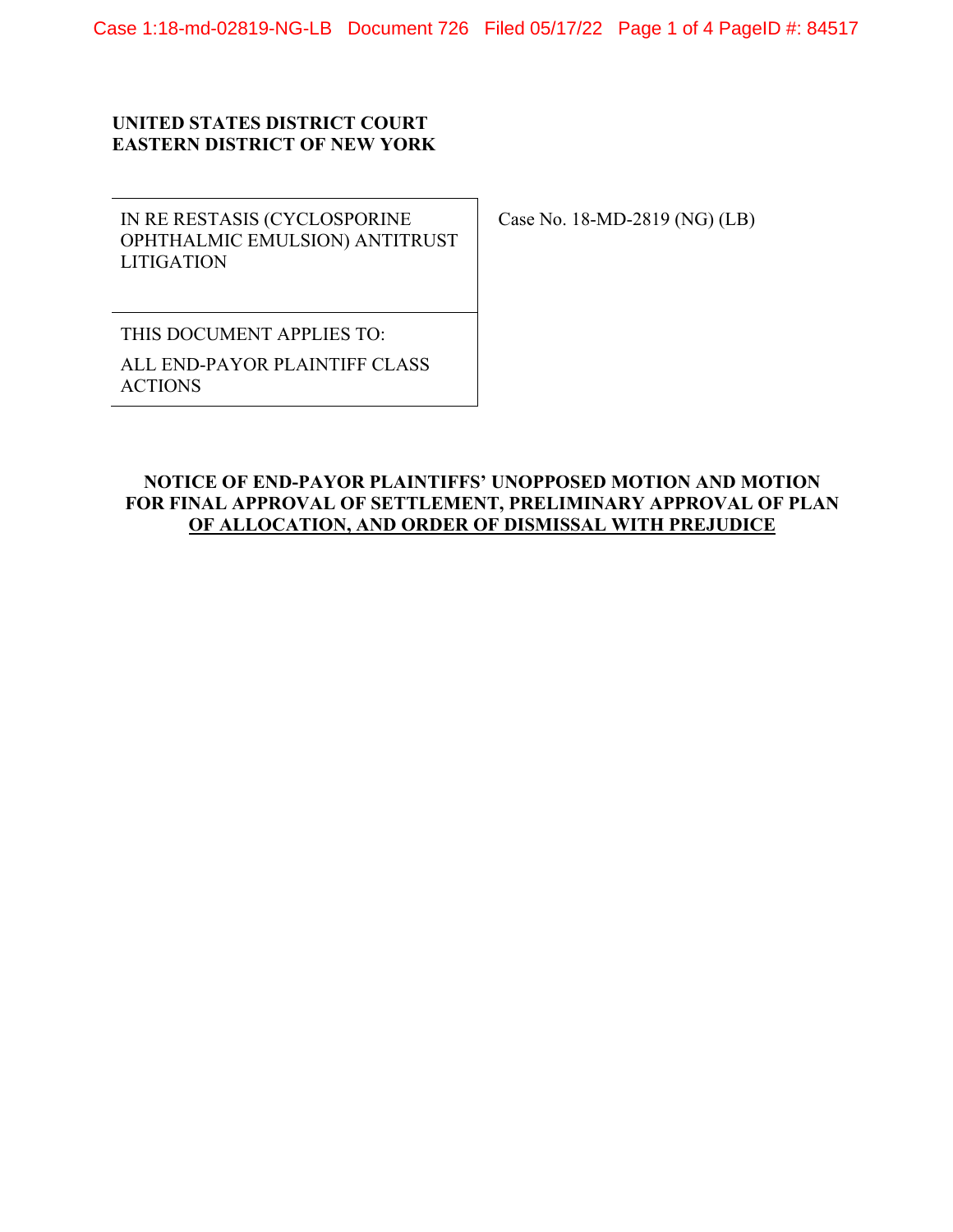PLEASE TAKE NOTICE that the undersigned counsel on behalf of the End-Payor

Plaintiffs will move this Court before the Honorable Nina Gershon, United States District Court,

Eastern District of New York, 225 Cadman Plaza East, Brooklyn, New York 11201, on **July 12,** 

**2022, at 2:00 p.m.**, for an order finally approving their settlement with Defendant Allergan,

approving the plan of allocation, and dismissing their claims with prejudice.

In support of this unopposed motion, End-Payor Plaintiffs rely on the accompanying memorandum of law, as well as the separately filed Joint Declaration of End-Payor Co-Lead Counsel.

End-Payor Plaintiffs have submitted a proposed order with the motion.

Dated: May 17, 2022 Respectfully submitted,

/s/ *Dena C. Sharp* 

Dena C. Sharp Scott Grzenczyk Tom Watts GIRARD SHARP LLP 601 California Street, Suite 1400 San Francisco, CA 94108 Telephone: (415) 981-4800 Facsimile: (415) 981-4846 dsharp@girardsharp.com  $scott{g}$ @girardsharp.com tomw@girardsharp.com

/s/ *David T. Rudolph* 

Eric B. Fastiff Dan Drachler David T. Rudolph LIEFF CABRASER HEIMANN & BERNSTEIN, LLP 275 Battery Street, 29th Floor San Francisco, CA 94111-3339 Tel: (415) 956-1000 Fax: (415) 956-1008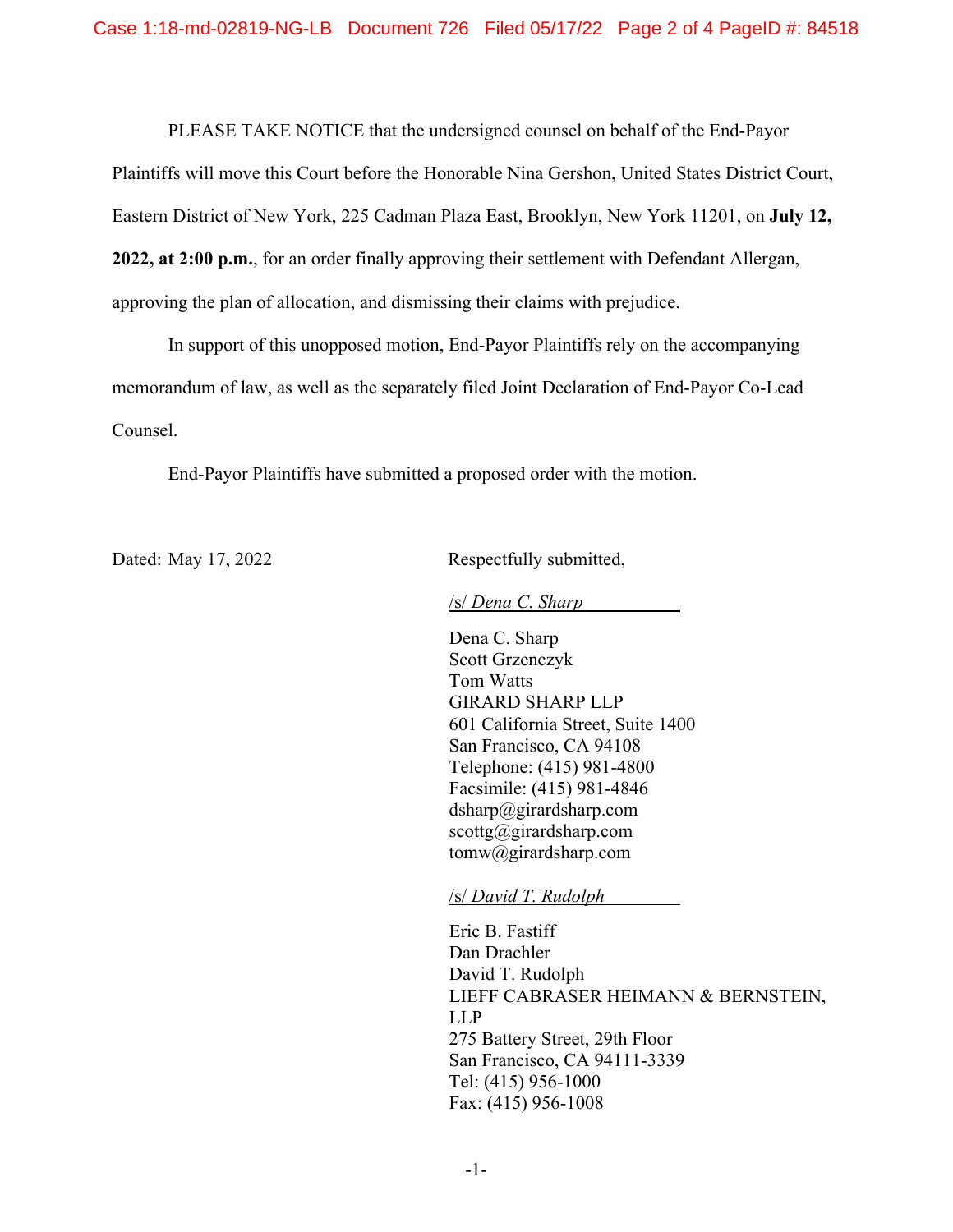efastiff@lchb.com ddrachler@lchb.com drudolph@lchb.com agitlin@lchb.com

## /s/ *Joseph R. Saveri*

Joseph R. Saveri JOSEPH SAVERI LAW FIRM, INC. 601 California Street, Suite 1000 San Francisco, CA 94108 Tel: (415) 500-6800 Fax: (415) 395-9940 jsaveri@saverilawfirm.com

*End-Payor Co-Lead Counsel* 

/s/*Robert S. Schachter* 

Robert S. Schachter (RS 7243) ZWERLING, SCHACHTER & ZWERLING, LLP 41 Madison Avenue, 32nd Floor New York, NY 10010 Tel: (212) 223-3900 Fax: (212) 371-5969 rschachter@zsz.com

*End-Payor Liaison Counsel*